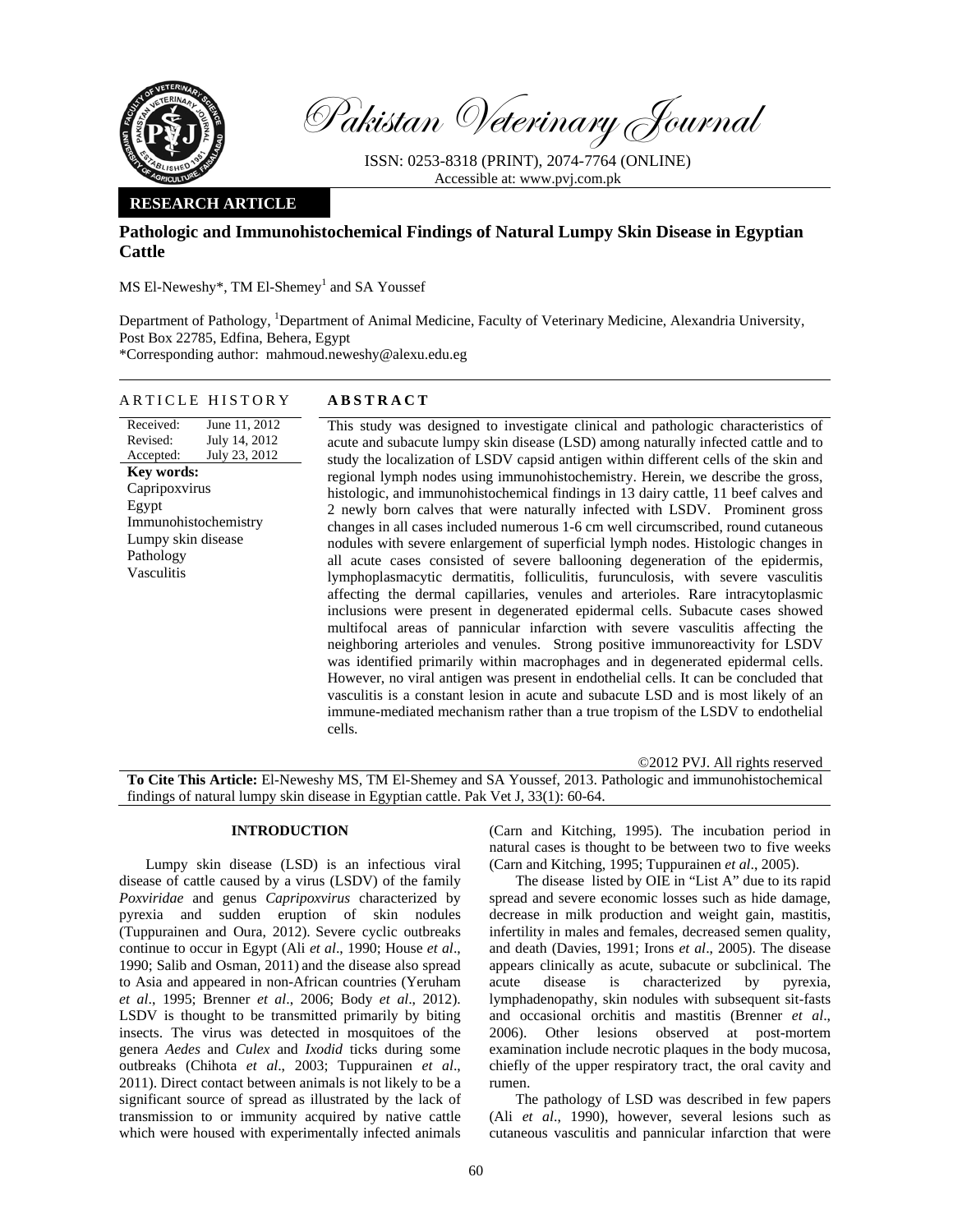seen recently in some LSD biopsies were under-reported or poorly described. In the meanwhile, the immunohistochemical studies on the distribution of LSDV within affected tissues are rare. Therefore, we have designed this work to investigate fully the clinical and pathologic characteristics of acute and subacute LSD among naturally infected cattle and to study the localization of LSDV capsid antigen within different cells of the skin and regional lymph nodes using immunohistochemistry (IHC).

## **MATERIALS AND METHODS**

**Case selection and pathology:** At 6 farms in Behera and Alexandria governorates, 570 dairy cattle, 503 beef calves and 82 newly born calves were examined clinically for the presence of LSD lesions during the period of March to September 2010. Out of these, 13 dairy cattle (2.28%), 11 beef calves (2.18%) and 2 newly born calves (2.44%) showed lesions suspected to be LSD. The animals were pyrexic, had enlarged superficial lymph nodes and multiple skin nodules typical of LSD. Selected skin nodules from affected animals were removed surgically, examined grossly and trimmed. In addition, biopsies from the superficial regional lymph nodes (prescapular and precrural lymph nodes) of affected animals were also collected for histopathology and immunohistochemistry. Skin and node specimens collected samples were fixed in 10% neutral buffered formalin and processed using the routine paraffin embedding technique sectioned at 4µm and stained with Mayer's hematoxylin and eosin. Slides were examined microscopically by two pathologists including a board certified pathologist (SAY).

**Immunohistochemistry:** According to Awadin *et al*. (2011), deparaffinized 4  $\mu$ m-thick tissue sections (skin) and lymph node) were incubated overnight at room temperature with normal goat serum 10% (Sigma, G9023) and the primary LSDV antiserum (1:1000). The primary antibody was visualized with a biotinylated goat anti-rabbit secondary antibody (30 min incubation, room temperature, dilution of 1:500) and peroxidaseconjugated avidin (ABC kit, Vector Laboratories) at room temperature for 30 min by using NovaRED (Vector, SK-4800) as a substrate; counterstaining was with hematoxylin.

### **RESULTS**

**Clinical signs, treatment protocol, and gross pathology:** Based on the clinical course, the studied animals were classified into those acutely affected (clinical signs appeared from less than 7 days- case Nos. 1-15) or subacutely affected animals (clinical signs appeared from more than 7 days- case Nos. 16-26) as shown in Table 1. Gross lesions are abstracted in Table 2. Acutely affected animals suffered from fever (40- 41.5°C), depression, inappetence, salivation, and nasoocular discharges. Superficial lymph nodes were markedly enlarged especially prescapular and precrural lymph nodes; also edematous swelling of the lower gluteal muscles was recorded in some cases. The most significant clinical signs in acutely affected animals were the presence of well circumscribed, round, slightly raised, firm, and painful (1-6 cm) cutaneous nodules. The distribution of the nodules ranged from an animal to another from the presence of few nodules on the head and neck to the presence of myriad numbers allover the skin and mucocutaneous junctions in severe cases. The skin covering the nodule was either intact with sparse hair or was ulcerated. The cut surfaces were edematous and had multifocal necrohemorrhagic areas in the dermis and subcutis. Subacutely affected animals had enlarged lymph nodes with no fever. The cutaneous nodules in the subacutely affected animals were fewer in number and appeared as ulcerated firm slightly raised nodules or flat alopecic areas that were covered with a scab or with scar tissue (Fig. 1). The cut surface of subacute nodules showed a fibrotic dermis and multifocal grayish necrotic calcified areas in deep dermis and panniculus (Fig. 2). All affected animals were subjected to a symptomatic treatment with Terramycine 20% LA (Pfizer) 1 ml/10 kg b.wt i/m one shot, Diaflam (Pharma Swede) 1ml/10 kg b.wt i/m daily for 3 consecutive days. Animals showing edema in lower limbs was additionally injected with Diurizone (Vetoquinol) 1 ml/20 kg b.wt i/m for 3 consecutive days. Parameters of response to treatment were return to normal appetite, return of increased body temperature to normal level, disappearance of swollen skin nodules and disappearance of limb edema in some cases. Among the 13 studied dairy cows, 4 cows responded to treatment within 7 days, 5 cows responded to treatment within 15 days, 2 cows responded to treatment within 28 days, while 2 cows died after 14 days from onset of signs. One newly born calf responded to treatment within 17 days while the other died after 6 days from onset of signs. Among 11 beef calves, 8 calves responded to treatment within 9 days, 2 calves responded to treatment within 22 days while 1 calf died. No necropsy was performed on dead animals.



Fig. 1: Dairy cow suffering from subacute LSD. Multifocal flat alopecic cutaenous lesions that are either ulcerated (thin arrow) or covered with a scab (thick arrow).

**Table 1:** Total animals examined and percentage of acute and subacute cases of LSD

|                   | Examined | <b>Diseased</b> | Acute   | Subacute                 |
|-------------------|----------|-----------------|---------|--------------------------|
|                   | animal   | animal          | cases   | cases                    |
| Dairy cattle      | 570      | 13(2.28)        | 6(1.05) | 7(1.23)                  |
| Beef calves       | 503      | 11(2.18)        | 7(1.39) | 4(0.79)                  |
| Newly born calves | 82       | 2(2.44)         | 2(2.44) | $\overline{\phantom{a}}$ |
| Total             | 1155     | 26(2.25)        | 15(1.3) | 11(0.95)                 |

Values in parenthesis indicate percentage.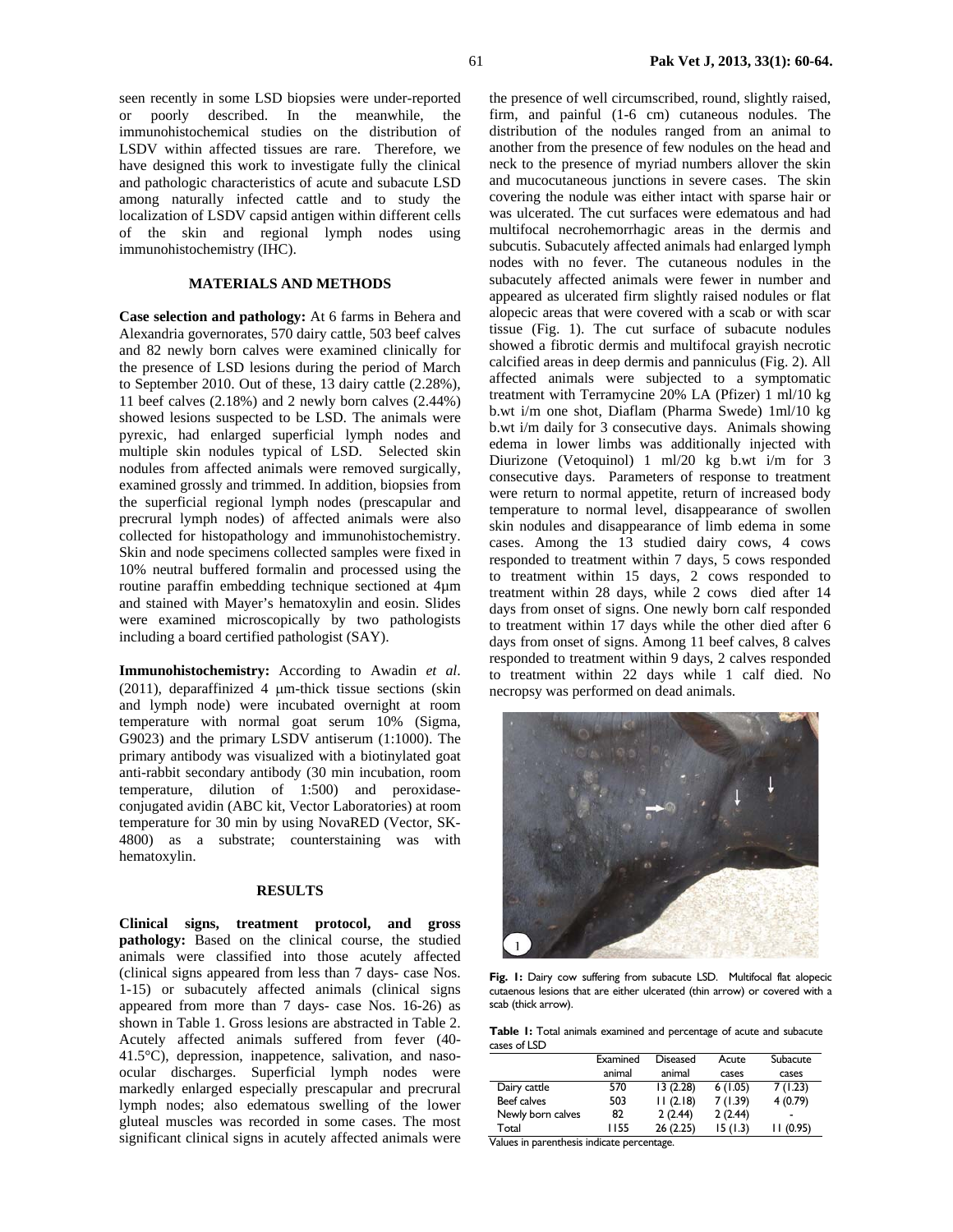**Histopathology:** Histopathological lesions and its incidence in both acute and subacute cases were shown in Table 2.

**Table 2:** Gross and histopathological results: incidence of both acute and subacute LSD cases

| Parameter                                        | Lesions                                                               |           | Acute cases Subacute cases |
|--------------------------------------------------|-----------------------------------------------------------------------|-----------|----------------------------|
|                                                  |                                                                       | $(n=15)$  | $(n=11)$                   |
| Clinical signs                                   | Fever                                                                 | 15 (100)  | 0(0)                       |
|                                                  | Swollen superficial L.N                                               | 9(60)     | 5(45.45)                   |
|                                                  | Swollen gluteal muscle                                                | 2(13.3)   | 0(0)                       |
|                                                  | Characteristic cutaneous<br>nodules                                   | 15 (100)  | 11 (100)                   |
|                                                  | Epidermal microviscle                                                 | 13 (86.6) | 0(0)                       |
|                                                  | Epidermal intracytoplasmic<br>eosinophilic viral inclusions           | 3(20)     | 0(0)                       |
|                                                  | Dermal mononuclear cells<br>infiltration                              | 12(80)    | 6(54.4)                    |
| <b>Histopathology</b><br>$\overline{11}$<br>- 11 | Cellules claveleuses of Borrel                                        | 4(26.6)   | l (9)                      |
|                                                  | Vasculitis                                                            | 9(60)     | 11 (100)                   |
|                                                  | <b>Furunculosis</b>                                                   | 6(40)     | 3(27.3)                    |
|                                                  | Pannicular fat necrosis                                               | 2(13.3)   | 10 (90.9)                  |
|                                                  | Sinus histocytosis<br>the contract of the contract of the contract of | 12 (80)   | 9(81.8)                    |

Values in parenthesis indicate percentage.

**Acute form:** There was a moderate to severe acanthosis with orthokertatotic hyperkeratosis. The epidermal cells particularly at the stratum spinesum were swollen and had moderate hydropic (ballooning) degeneration. Occasionally, microvesicles were present in the stratum spinosum. Few affected epidermal cells had intracytoplasmic eosinophilic viral inclusions (Fig. 3). The superficial and deep dermis had moderate to severe perivascular and periadnexal infiltrates of lymphocytes, plasma cells, macrophages and rare neutrophils. However, high numbers of neutrophils were present in the dermis beneath the ulcerated areas. Few macrophages had vacuolated nuclei, marginated chromatin, and rare intracytoplasmic inclusions suggestive of sheep-pox cell (*Cellules claveleuses* of Borrel). The superficial dermal capillaries, venules, and small muscular arterioles showed swollen endothelium, necrotic wall, perivascular edema and perivascular to transmural infiltration of lymphocytes, plasma cells, and fewer neutrophils. The hair follicles at affected areas had a hyperplastic and/or degenerated epithelium. Few hair follicles were partially destroyed and replaced with necrotic epithelium, pleocellular infiltrates, and hair debris (furunculosis). The subcutaneous tissue and pannicular fat were spared in most animals, however, in few animals these tissues were infiltrated with few lymphocytes, plasma cells, and macrophages.

**Subacute form:** The epidermis was mildly hyperplastic. The superficial and deep dermis had fewer adnexa, mild pleocellular infiltrates and multifocal areas of fibrosis with no significant vascular lesions. The subcutaneous tissue and panniculus had fairly circumscribed multifocal infarcts. The infracted areas were composed of homogenous eosinophilic necrotic tissue and were encircled by hemorrhages, macrophages, lymphocytes, plasma cells, and fewer degenerated neutrophils (Fig. 4). The pannicular arterioles and venules within and around the infracted areas were necrotic and had severe transmural lymphoplasmacytic and histiocytic inflammation. The lymph nodes either in acute or subacute cases had marked lymphoid hyperplasia and interstitial edema with marked filling of the medullary

and subcapsular sinuses with foamy macrophages (sinus histiocytosis), plasma cells, small lymphocytes, and few neutrophils (Fig. 5).

**Immunohistochemistry:** LSDV capsid antigen positive staining was signaled by the presence of brown intracellular granularity. In acute cases, sparse positive staining was observed in the cytoplasm of few epidermal cells, hair follicular epithelium, apocrine glands, and rarely in macrophages (Fig. 6). In subacute cases, the epidermis and the adnexal epithelium were negative; however, few macrophages showed sparse positive staining. Blood vessels, pannicular fat, fibroblasts, lymphocytes, plasma cells, and neutrophils did not show any positive staining in all studied acute or subacute cases. Strong positive intracytoplasmic staining was present in the macrophages present in the examined lymph nodes of the acute and subacute cases (Fig. 7).

### **DISCUSSION**

In this study, we describe the gross and histopathologic lesions of the skin and lymph nodes in cattle naturally infected with LSDV, thus expanding the descriptions of lesions reported by others. Furthermore, we assessed the localization of LSDV within the affected skin and lymph nodes using immunohistochemistry.

LSDV has spread from Africa to the Middle East and Asia and there is a major concern about further spreading into Europe and other parts of the world. The most characteristic gross lesion in the current study was the presence of multifocal firm cutaneous and mucocutaneous nodules typical of LSD with an enlargement of the regional lymph nodes. Degeneration of epidermal and adnexal epithelium with vasculitis and the presence of few intracytoplasmic inclusions were the most characteristic lesions in the present acute cases. These results are in general agreement with previous studies (Ali *et al*., 1990; House *et al*., 1990). LSD lesions can occasionally extend to internal organs (Ali *et al*., 1990), however, the current cattle were not necropsied, and therefore, we cannot confirm or rule out the presence of systemic LSD lesions. The microscopic picture associated with subacute form of LSD was poorly documented in previous studies. The Main microscopic lesions of the current subacute cases were vasculitis affecting the venules and arterioles of the deep dermis with a resultant pannicular infarction. The epidermis and superficial dermis of these cases were generally spared or had minimal non-specific lesions.

In cattle with LSD, vasculitis/vasculopathy has been rarely observed in histological and ultrastructural sections of the skin (House *et al*., 1990), but the pathogenesis and types of blood vessels targeted by LSDV have not been determined. In this study, small venules, capillaries, and small muscular arterioles were damaged and had severe necrotizing and lymphoplasmacytic inflammation. The damaged vessels stained negative for the LSDV antigen using IHC, which suggests that the vascular effects may be resulting from the release of cytokines by inflammatory cells (immune-mediated vasculopathy) and not by a direct endothelial damage. In general, vasculitis develops either due to direct injury by infectious agents or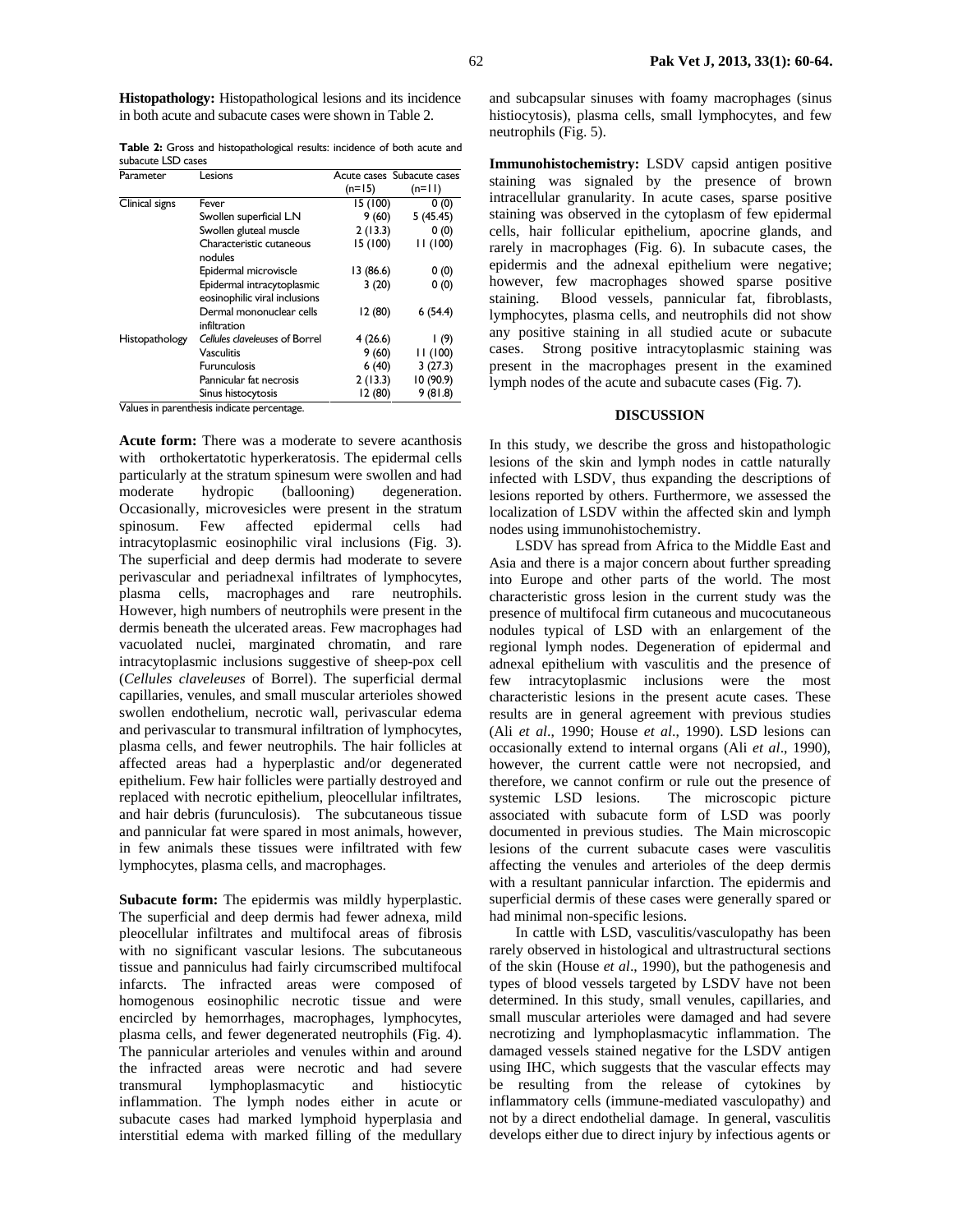

Fig. 2: A cross section in subacute LSD skin nodule. Focal area of necrosis and calcification in the subcutaenous tissue.



**Fig. 3:** Photomicrograph of skin of Dairy cow showing severe ballooning degeneration of the epidermis with formation of microvesicles (asterisk). H&E; Bar=20 µm. Inset, degenerated epidermal cell with an intracytoplasmic inclusion (arrow). H&E; Bar=5 µm.



Fig. 4: Skin of dairy cow showing pannicular infarction (A) and severe vasculitis (arrow; inset). HE. Bar=100 µm, inset Bar=20 µm

by an immune- mediated inflammation. Although the pathogenesis and exact etiology of immune-mediated vasculitis are unknown, advances in molecular research have revealed that an imbalance in inflammatory cytokines is central to the pathogenesis of this condition (Kuek *et al*., 2007). To the best of our knowledge, there are no available reports on the cytokines expressions associated with LSD.



**Fig. 5:** Prescapular lymph node of beef calf showing severe sinus histiocytosis (arrows). HE. Bar=20 µm.



Fig. 6: Skin of beef calf showing positive intracytoplasmic immunoreactivity for LSDV within the degenerated follicular epithelium. Immunoperoxidase labeling for LSDV. Bar=20 µm



Fig. 7: Prescapular lymph node of beef calf showing positive intracytoplasmic intrahistiocytic immunoreactivity for LSDV. Immunoperoxidase labeling for LSDV. Bar=20 µm.

In cattle, vasculitis can be caused by BVDV, blue tongue, malignant catarrhal fever (MCF), and septicemic bacterial diseases (Maxie and Robison, 2007). Blue tongue and MCF do not occur in Egypt. In BVD, clinical aspects (disease most commonly associated with diarrhea, gastroenteritis, and/or abortion) and preferential distribution of vascular lesions (small and medium sizedarterioles of GIT, mesentery, and heart) are different from